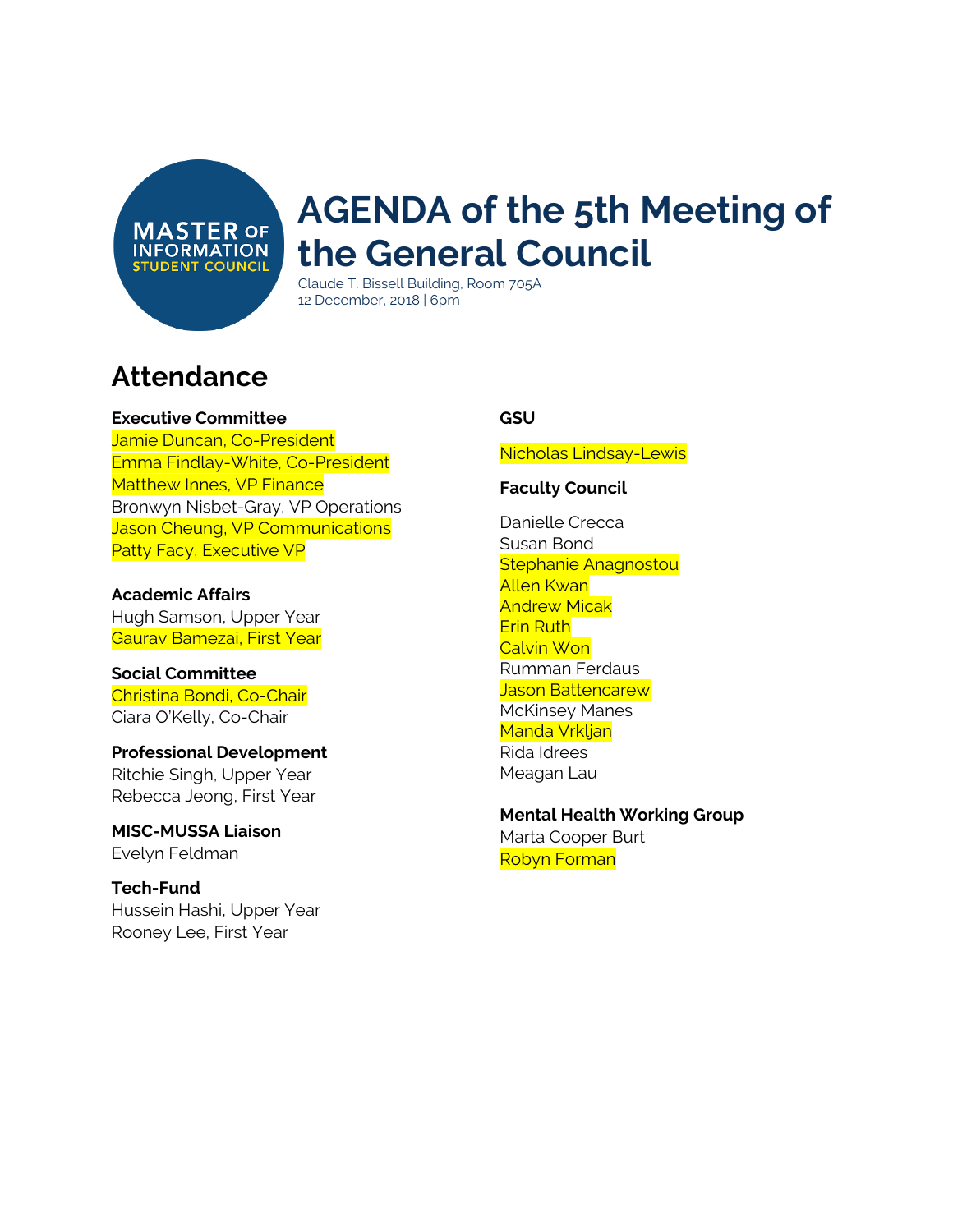# **AGENDA**

### **1. Call to Order**

*The meeting is called to order at [06:01 PM]*

# **2. Land Acknowledgement**

### **3. Approval of Agenda**

### **MOTION**

MOVED: Manda SECONDED: Calvin

**Be it resolved that the agenda be approved as presented.**

#### **CARRIED/FAILED**

### **4. Approval of Minutes**

### **MOTION**

MOVED: SECONDED:

**Be it resolved that the minutes of the last meeting be approved as presented.**

**CARRIED/FAILED**

**Tabled to Jan meeting - Nov + Dec meetings to be presented together**

## **5. Discussion on Bissell Building Washrooms (10 min.)**

#### **Guest: Chief Administrative Officer Glenn Cumming**

**Glenn:** last spring students surveyed and asked to comment on condition of Bissell facilities. Lot of feedback saying that washrooms to a degree were insufficient amongst other things, 2017-2018 year was difficult year for building. growth in enrolment. New elevators. Lots of pressure on building.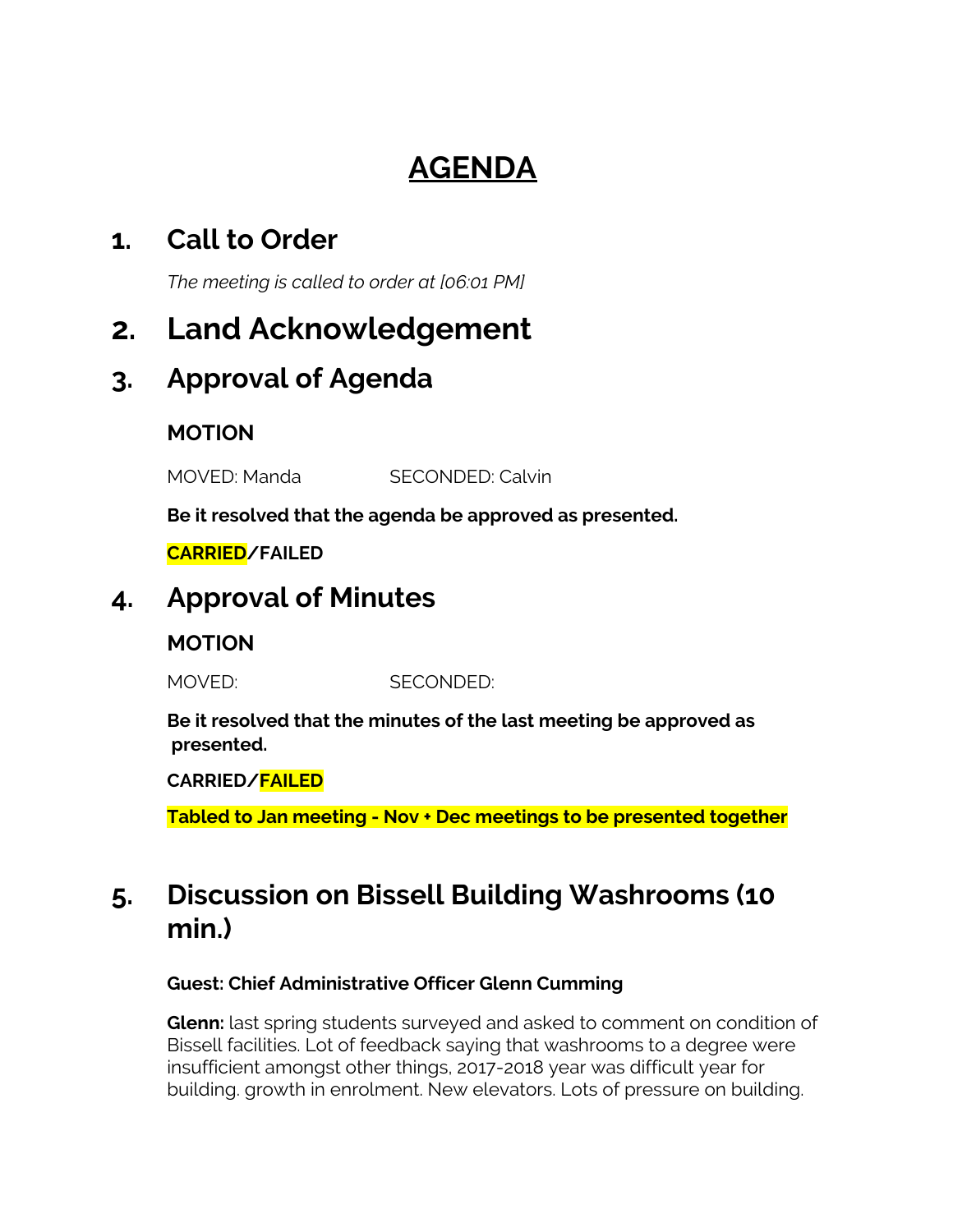One thing that came through was that women in particular were not sufficient to serve demand,. problems with using washroom between classes. wants to get a sense from us to know what we could/should do. what have done is refresh washrooms over past couple of years. admits things are not perfect but they are in good condition now compared to years ago. there are plans to revitalize the entire building - would probably be done in stages. Will take time and money to do this, in the meantime wants to know about how current state of washrooms can be improved. New this year is universal washroom on 4th floor - cost a lot of money [did not give numbers]. Approached by 2-3 MI students who identified as LGBTQ who stated that they had to leave the building in order to use washrooms before installation of universal washrooms. Also converted 3rd and 6th floor men's washrooms to universal washrooms. Wants to listen to see if we have feedback at this time. Is all ears. Washrooms or other building topics. gave UX studio (116) as example of a "prototype" to what can be done to the building over time.

**Emma:** We've spoken at length about washrooms and building wayfinding. want to say that i recognize signs are being put up next to washrooms giving alternate options throughout the building, Also whoever put wayfinding on 6th floor, that is helpful.

**Matthew:** That was Colin (Fergusson?) who did signs.

**Glenn:** launching project in Jan to fabricate and install signs to improve wayfinding around the building. Acknowledge that way finding in building is like you need a "Trail of breadcrumbs" to find your way around. Also will be discussing how we can improve exterior wayfinding as well. reports from UTL say that students walk around in the library trying to find Bissell building. Looking at ways to intuitively use tools to direct people from the library or Fisher through the breezeway over to us. We have major shortcomings in our building.

**Jamie:** wants to encourage people to share ideas if we have them, even if we don't have anything to say right now. On issue of inclusion, perhaps this can be raised or suggested to Diversity and Inclusion committee. Raised something seen on social media about placing pieces of paper over toilet sensors.

**G**: note on inclusion - we've asked Christina Park to work with us on exercise of trying to direct people through breezeway into our building. Looking at a variety of alternatives.

**Stephanie**: related to numbers - are there numbers on washroom traffic per each floor? For example basement washroom is huge, does it service traffic?

**Glenn:** revitalized building will have main floor (basement) entrance as main entrance. Will come in through what is now room 112/113. it would mean in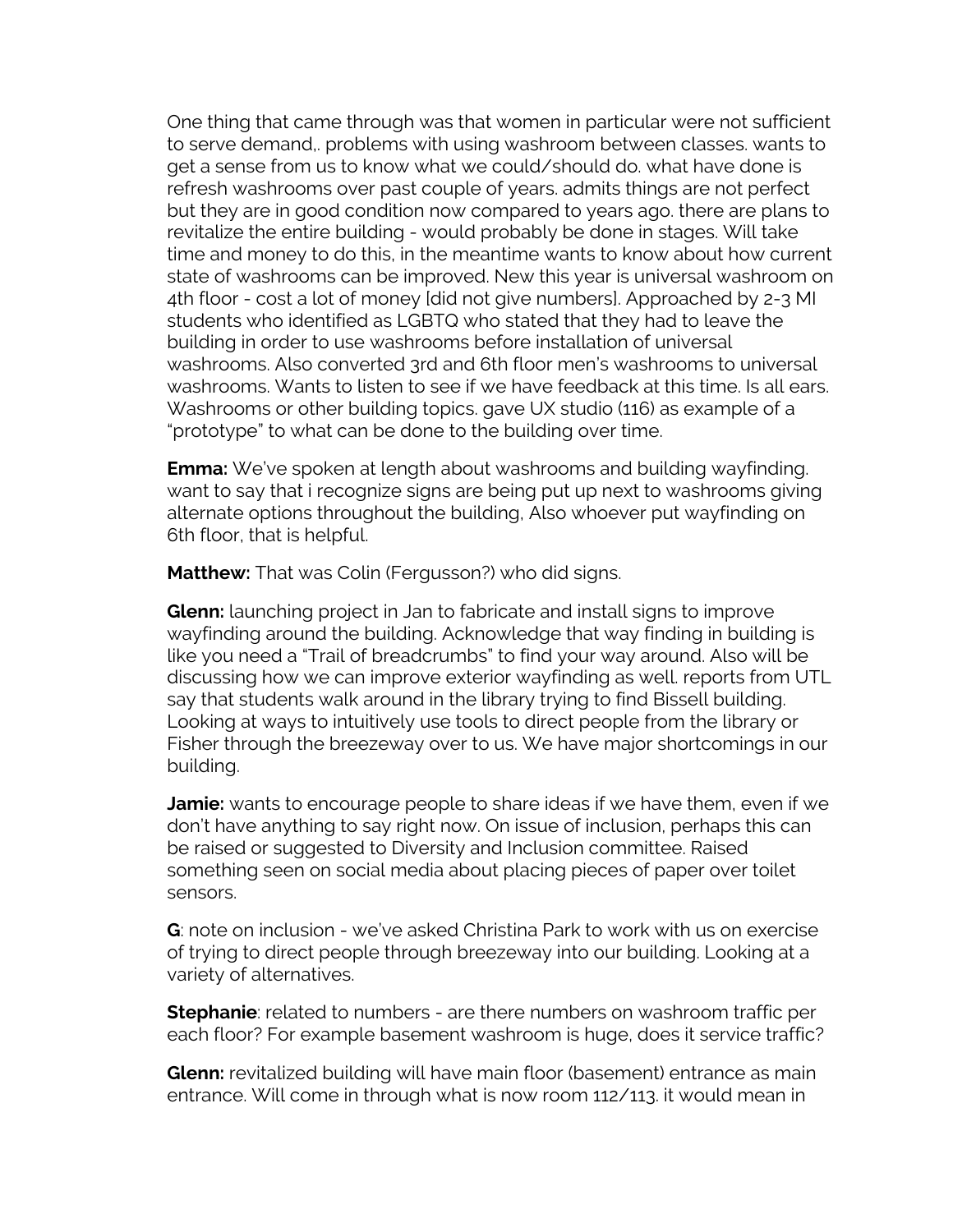future this washroom will be a main floor washroom. If someone comes to a job interview or to talk to prof or to apply for RA, if they can find us in the building, that is good. The building has cool things to it to. No angles in the building are 90 degrees. Some love it some hate it. but washrooms and capacity of building right now is a problem. have tried to solve this with signage directing people to washrooms on other floors in cases of too much traffic. Possible issue of security for women - some people don't feel comfortable being alone in Bissell basement

**Emma:** has anyone here experienced between-class rush time in washrooms? anyone notice?

**Erin:** yes. don't notice it as much this term but last year if you had a class on other floors where class is in session, sometimes break time would overlap and that would cause lineups.

**Glenn**: what do you think if we installed light sensors

**Jamie**: 4th floor shuts lights off on you - something to keep in mind should be that sensors should be sensitive to movement

**Manda:** was in washroom and lights turned off. could not get them to turn them back on with movement.

**Jason:** automatic doors with washroom are so slow. wish there were more bathrooms on 4th floor because a lot of people spend time there [ in the inforum]

**Glenn**: struggled with where to put universal washrooms. looked at 4th floor as being halfway in the building. knew there would be even more traffic on 5th floor because of classrooms. and 3rd floor because of makerspace, classrooms. that's how we ended up on 4. realized it wasn't perfect solution, but there are no perfect solutions. Foresee many more universal washrooms being installed over next while.

**Jason:** is it possible to make doors optional to open automatically? only if needed?

**Glenn:** there are code requirements, very specific about universal washrooms. very complex and so many bells and whistles to design of those washrooms.

**Emma**: does anyone else have bathroom stories/recommendations? Also have experienced sensor lights shut off.

**Glenn:** Surveys made it seem like 5th floor was most troubled by washroom overcrowding.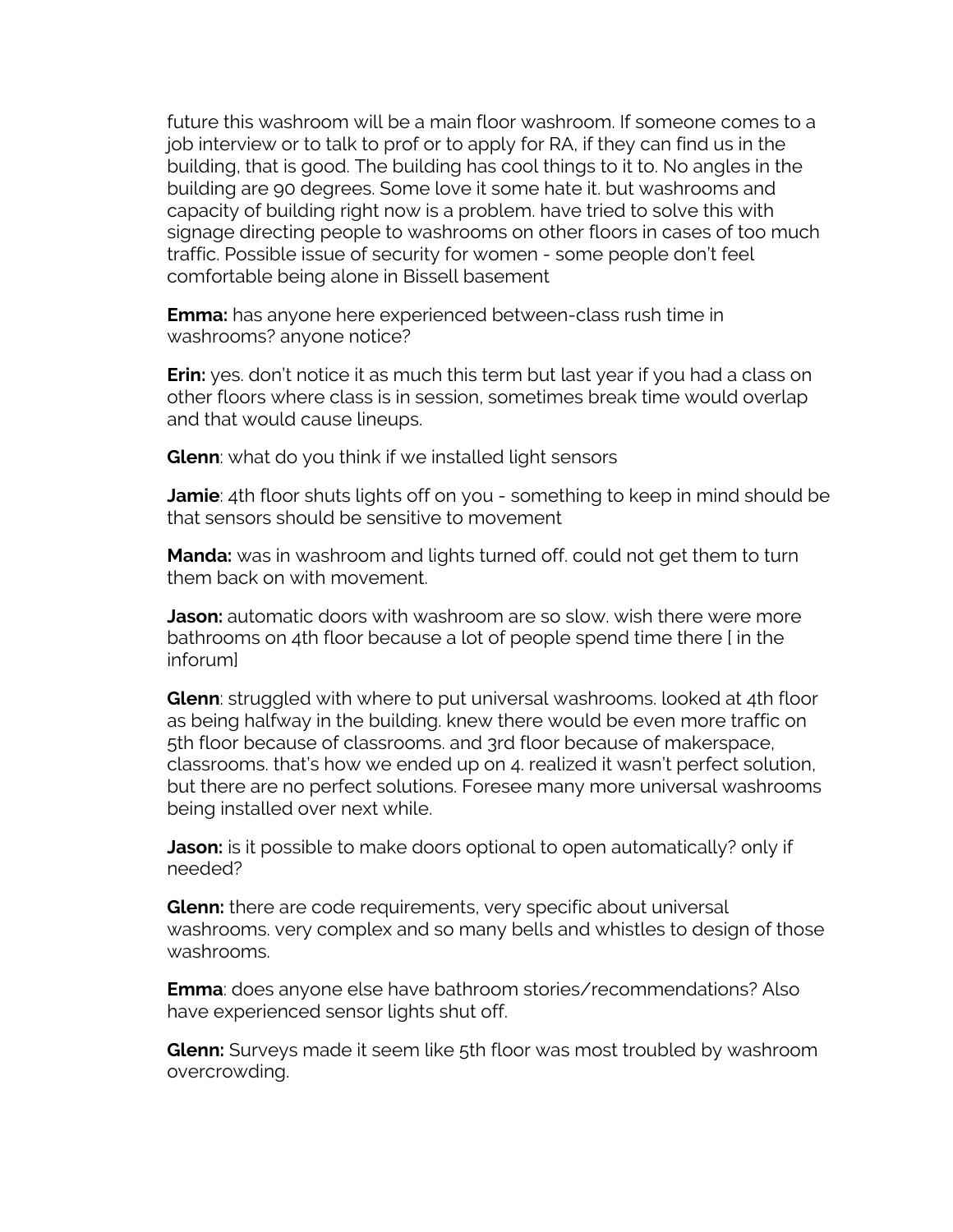**Emma:** have classes on 5th floor and don't notice lineups as much as 3rd floor.

**Glenn:** don't want to take up all our time but wants to say that if they want to talk about anything in the building, come see Glenn on the 2nd floor to talk.

**Gaurav:** for issue of directions from robarts in the building. have you considered collaborating with UX students?

**Glenn:** yes - we are talking to design student Christina Park. Has something on the 5th floor that he would like to discuss with UX students/Olivier. Not sure how complicated this would be, it's a hardware/software problem. Starting to lean heavily on student capability. People are looking for practicums and coop assignments, and we have a lot of challenges in the building that could translate to this. Funny we are information school but our building has a long way to go in terms of being a role model. Suggested that Gaurav come to talk to him about it.

**Emma:** to wrap up, emma will give us Glenn's email if we want to contact him.

## **6. Discussion on Faculty Council Constitution Amendments (25 min.)**

#### **Guest: Associate Registrar Colin Anderson**

**Colin**: hi. thank you for having me. not sure how much you have all heard or seen discussions so far about faculty constitution and bylaw amendments coming forward this year. purpose for being here tonight is to gauge our feedback on this so far. generally these things are only revised twice a decade. not often. taking this opportunity this year with some revisions needed for incoming bachelor, and other areas as needed. to get started what is the level of knowledge about what our constitution entails? have you talked about this as a council yet?

**Emma:** with FC reps yes - not with all general council members

**Colin**: rules for how faculty council is conducted [missed parts]. certain things are missing from our framework that we need by the time next year's UG students come into the program. in particular 2 things: 1, R&A committee for UGs; 2, appeals committee for UG students. totally different framework for undergrad students. to complicate matters we had a proposed draft ready for faculty community over the summer. more info on how these things are modified: we do consultation (what we are in right now), then will send out proposal that's in more or less final form to provostial advisory group (central body at U of T). they give us feedback that they like and do not like or think we should change to fall in line with U of T act and other legal responsibilities.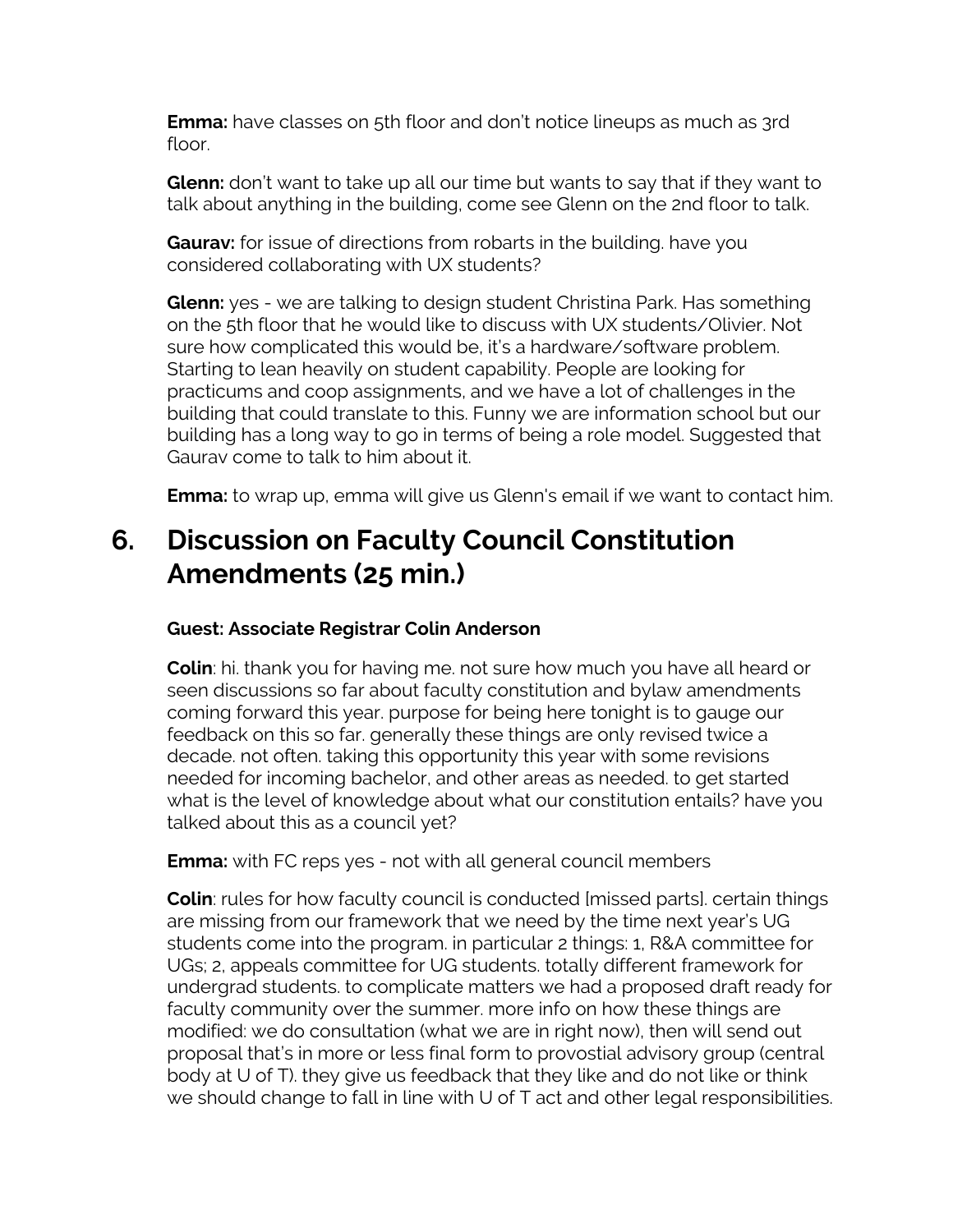then comes back to us and we make revisions. then January comes to faculty council. then 2 more months to consult and debate and talk about it. then finally goes to vote at march faculty council meeting. after that it still needs to go to governing council at U of T. long complicated process. to add more confusion - when we sent our initial ideas for what we wanted to the provost office for initial feedback, they came back and said in 2013 U of T moved to new constitution template that changed a lot of wording, location of info, document structure etc. for that reason we didn't want to come forward with totally new document nobody is used to, then asking people to vote. so we have delayed this and are now talking about it in great detail with as many constituencies as we can. here tonight to open convo to see how we want to be consulted over next month or so, what we want to see, and maybe more of nitty gritty about what could be controversial part of const. revisions which would be way we quantify membership on new council. one change between templates is old template is very formulaic, gives formula for how students are elected to council. new template asks us to name a fixed number of template. wants to state that as FC chair he has no agenda coming to us on this. just wants UG stuff to pass in Jan. wants to avoid having debate over this at the March council meeting. at this point everything in document is wide open for debate/discussion. [Brought printout of membership of council stuff in new constitution]. Brought printout of most controversial part of constitution - membership of council numbers.

**Emma**: when can we have a full document?

**Colin:** by holiday season. can distribute to Jamie/Emma to then further distribute.

**Emma:** sounds good.

**Colin:** wants us to know that comprehensive project has been carried out about constitutions and councils across u of t. of 20 or so faculty councils in the university, faculty of information has one of the largest numbers of student reps. Feels that pressure to make number smaller

**Jamie:** reason why our representation is so large on council is because of the size of the program. size of program is fine - can increase size of program while offering more to students. but reason we have so much representation si because of how much of a growth phase we're going through. which is fine but as someone like me who is representing 600 or so students, that we can still maintain quality. you haven't shown signs of not maintaining quality but the reason for size is because we are in the midst of giant growth period.

**Erin:** point of clarification. seem to be suggesting that the number is being changed because of this template. however if i remember correctly at oct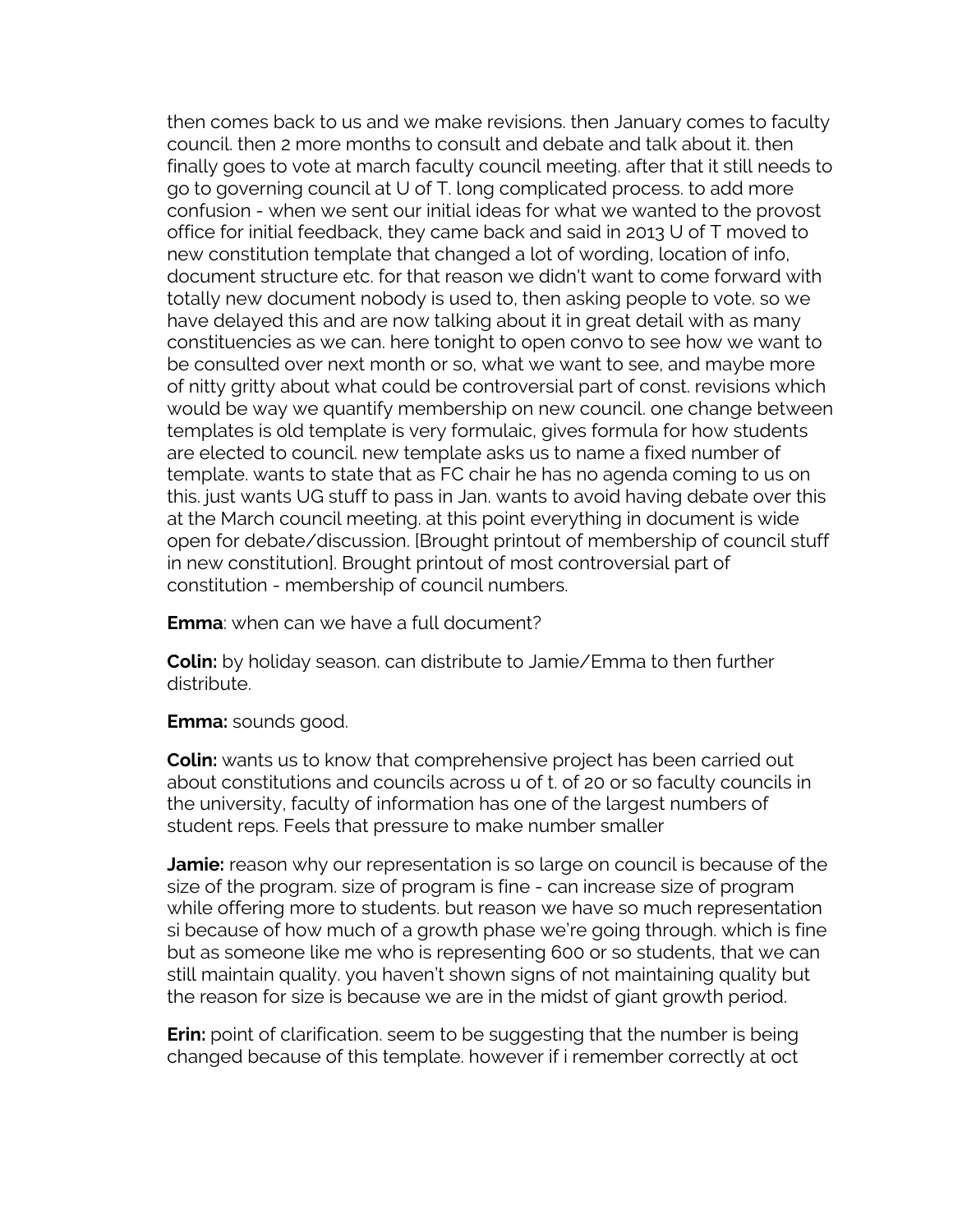meeting in draft presented them, there was a number that was already in there before getting feedback.

**Emma:** we had spoken prior to this with Colin

**Erin:** wants to clarify whether reduced number is because of provost or because of FOI decision?

**Colin:** this feedback was given end of summer

**Emma**: taking chair hat off for a moment. a lot of issue with having large FC is difficulty in reaching quorum. has been mentioned that this is because of students in several meetings.

**Colin**: to be clear that is not an issue of student representation. wants to make clear that we are not accusing students of being cause for not reaching quorum on FC. one thing we are thinking of doing is reducing number of teaching staff on council as well because we of vast majority of UTM and UTSC teaching staff. something to notice is that student reps are only elected reps on council. everyone else is appointed. that's not necessarily unusual but something to take note of. perhaps utsc and utm teaching staff who technically don't fall under line 1 - all teaching staff - because they don't have primary appointments, only grad appointments, thinking of suggesting is that those UTM and UTSC profs become their own category of membership. perhaps several of them and perhaps selected.

**Erin**: would be useful to have this. think it's at the point where if everyone (faculty-wise) can go, then people will not go assuming that others will.

**Matthew:** with elected responsibility, then you have to hold people accountable.

**Alvin**: [???]

**Colin**: follow Sturgis rules of order, so not allowed.

**Emma:** what about proxying?

**Colin:** Also not allowed, because of Sturgis rules of order

**Jamie:** clarification on membership for utsc and utm. more and more doctoral students here will be affiliated with satellite campuses. to what extent is support for or will to make these profs feel more included in our community? esp. if they will be integral to teaching at the school? for BI students too.

**Colin**: for sure a question for the dean. sensitivity too. we want them to feel included. it's essentially pro bono work - out of their research and pedagogical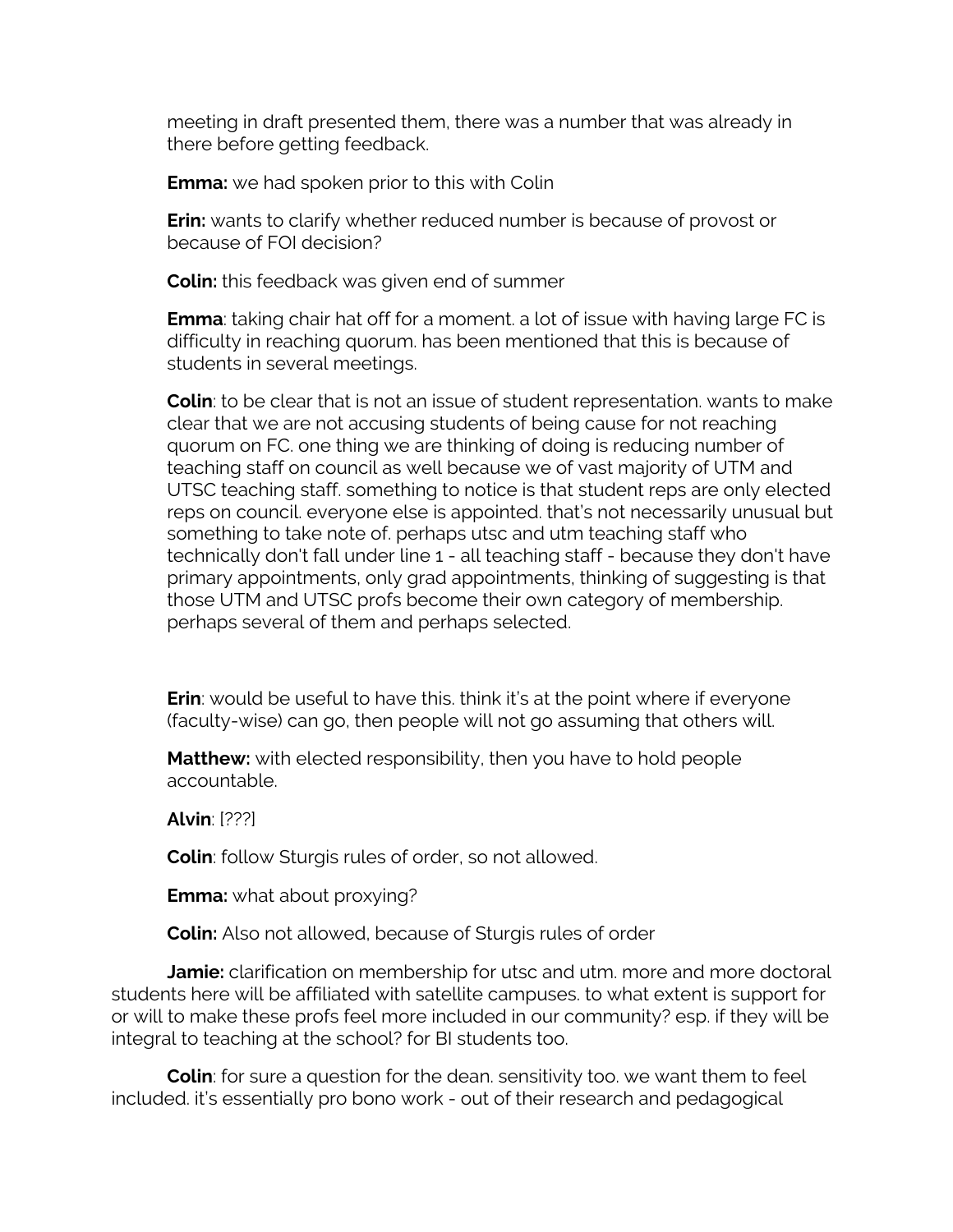interest. to be clear most if maybe not all have no budgetary appointments. work they do with us is purely out of interest in research, teaching, furthering knowledge. they don't owe us committee involvement, administration… so it's hard to get people to partake in council. at the same time we don't want them to feel like second-class teaching staff.

**Andrew:**: will BI have concentrations like grad program?

**Colin**: not yet. could probably grow into number of diff majors, or major and minor options, but no plan at this time.

**Andrew:**: feeding into satellite campus convo: what about having part-time student representation?

**COlin:** initially was stipulation for international students, part time students, etc… but more specific we are with this, more it constrains electoral process for misc. would urge us not to be too prescriptive. if we as misc wanted to specify part time or international student, then we are free to do so.

**Jamie**: would suggest 'whereas' clause - so that if we can't find international student, or certain concentrations

**Colin**: in fact could see requirement for 1 student from each concentration to be constraining.

**Emma**: mixed messages. felt that it was good for council to decide each year how to do it

**matthew:** so it would basically be one student per concentration - doesn't necessarily have to be in a concentration

**Colin**: yes for example if there was a new concentration then one more student. Also call attention to idea to make student council presidents a ex-officio members on top of other student representation. on one hand it gets you extra representation.

**Emma**: historically one FC rep has always

**Jamie**: emma has set precedent this year for president as organizational force. organizer for leadership.

**Emma**: yes and have found that it's useful to get most out of faculty council meetings. there are some that have been there for years, some for not as long. would be good to have someone to get people together before meetings too.

**Robyn**: advantage to one student per concentration for MISC membership too. was also thinking what about spots for academic affairs misc, mrac person, PD person, etc… what if they had specific roles within faculty council?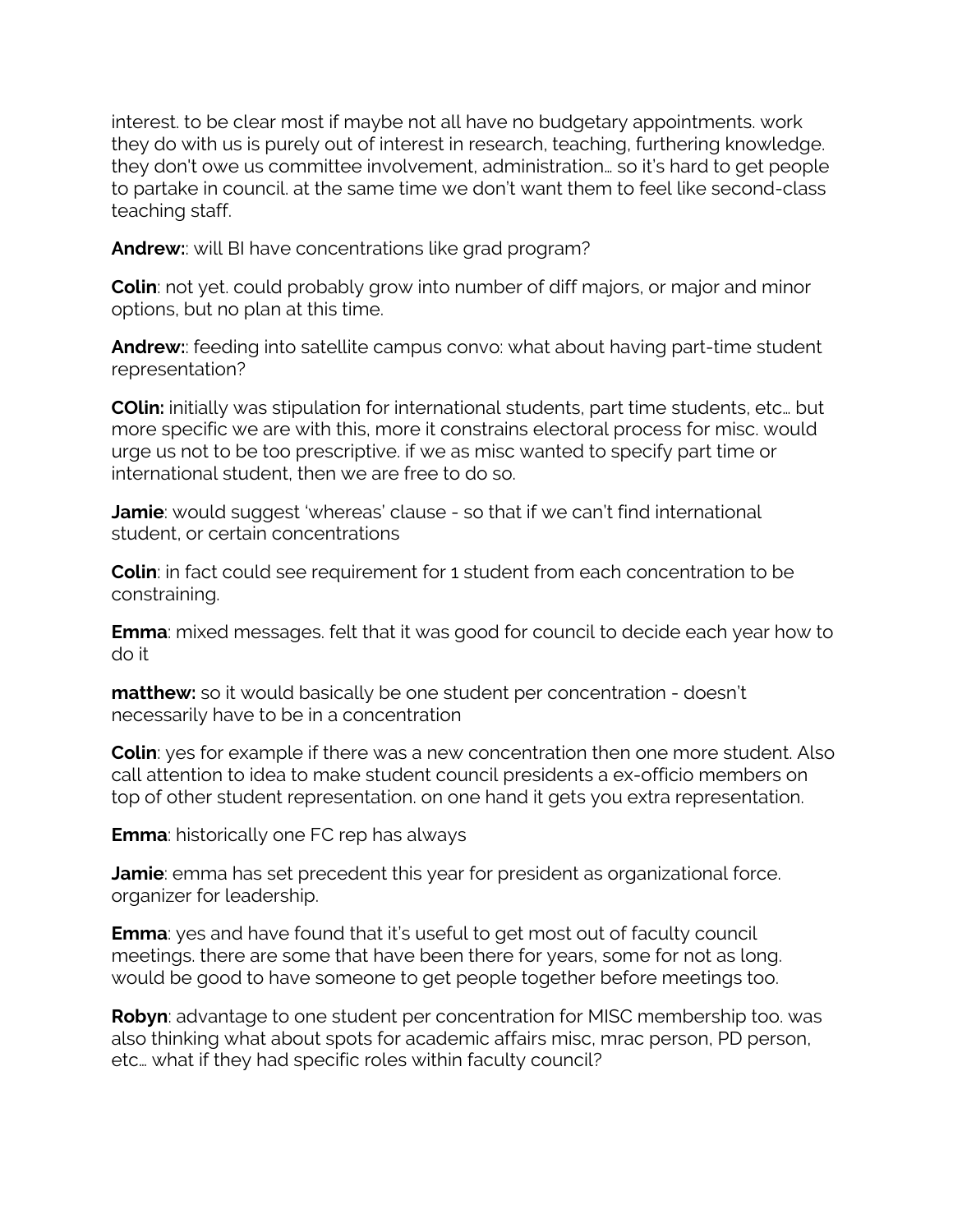**Colin**: that's a possibility. one issue i could see with that is that then forces you as MISC to have those roles without changing them year after year, until constitution is modified again,. keep in mind anything in the constitution cannot change then until the next revision.

**jamie**: this could be a conversation that could happen with MISC but inclination to keep things flexible is good.

**Colin**: can also change from being elected student positions to appointed positions within council. then we would have ability to send whoever we wanted to to council. depending on roles we come up with. elected specifies you have to elect them

**Robyn**: q in relation to that - because no proxies allowed to sit in for other FC council rep, would appointed mechanism allow this to happen? Thinks it would be great to have mechanism in place for proxying.

**Colin:** interesting point. proxy voting is not necessarily forbidden. how it works is our bylaws specify that Sturgis parliamentary rules dictate our council unless we specify a rule otherwise. that would go into the bylaws. could be something to ask for. interesting idea.

**Emma**: and it would probably be useful for faculty and admin staff.

**Colin**: should talk more about this though. proxy voting also has associated risks. especially with contentious issues. we want to be careful that whatever rules we adopt, will avoid misuse of rule. if someone comes into room with 25 proxy votes and dictates meetings, that's a problem,

**Emma**: was thinking more one proxy vote to one person

**Colin**: would need to specify this then.

**Alvin**: remote participation?

**Colin**: not recommended because of current technology capability and size of council. problems with being part of conversation. logistical challenge. we do it in committees because they are smaller - 5,6,8 people… more challenging with room of 100 people

**Emma:** how many eligible voters on FC?

**Colin**: 97.

**Emma**: will this be reduced? ideal number?

**Colin:** good question. varies widely cross campus. governing council at u of t has 50. engineering as over 400. absurd in my opinion. Our quorum is 33% of voting members. varies widely and no ideal number necessarily. probably the average is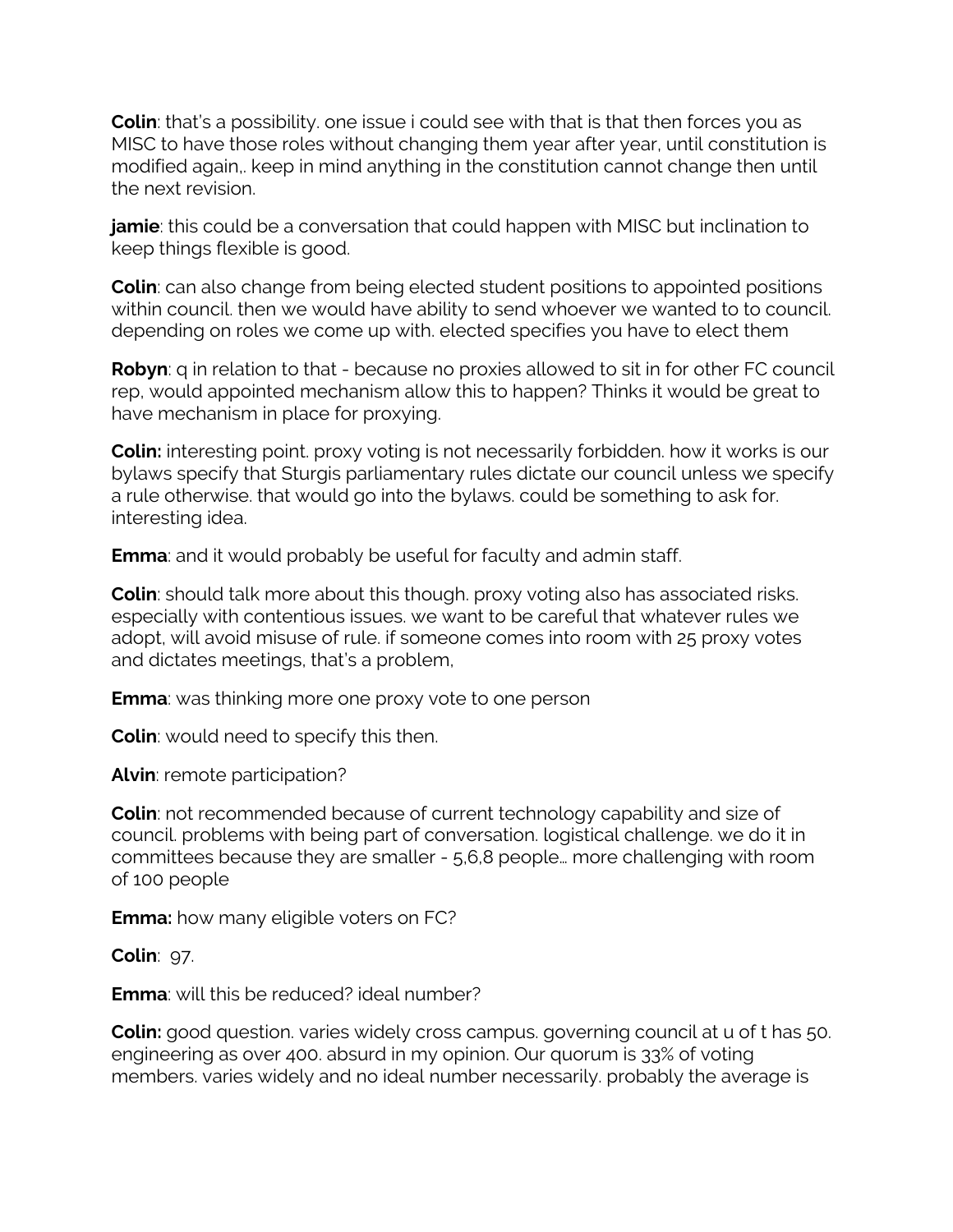between 50-100, so not too far off. Artsci has 65. also entirely 100% elected. many different ways to do this.

**Nicholas**: clarification on voting member numbers. what would number be next year.

**matthew:** 8 total

**Colin**: also should include GPO

**Jamie**: there are 8 concentrations + GPO. 9 total.

**Emma**: q from students - what about diploma of info studies - do they count as part of FC?

**Colin**: not now because current representation is worded as being people from degree programs

**Andrew**: what about TAs?

**Colin**: considered students. almost all TAs are PhD students.

**Alvin**: do phds who teach qualify as teaching staff?

**Colin**: no. teaching staff definition is very restrictive. 50% or greater appt within faculty who hold specific professor ranks. does not include sessionals. sessionals fall under other academic appointees.

**Alvin**: so social work profs don't qualify

**Colin**: yes and complicated. i.e. we have a prof who is 49% appointed with us. so that particular prof cannot qualify as a member of our teaching staff. which is not abnormal. instead she is on social work council.

**Manda**: what is current membership for MMST and PhD? Are any of those formula based?

**Evelyn**: MMST went up to 3 students this year

**Manda**: so what is highest number of MI reps on FC?

**Jamie:** this year - 18 this year.

**Colin**: reduction 30% or so - [in response to Nicholas' question] 55 teaching staff.

**Erin**: MI is only program with representation tied to concentrations. why are no other student programs like this?

**Colin**: correct... and in part due to fact that concentrations are not in other programs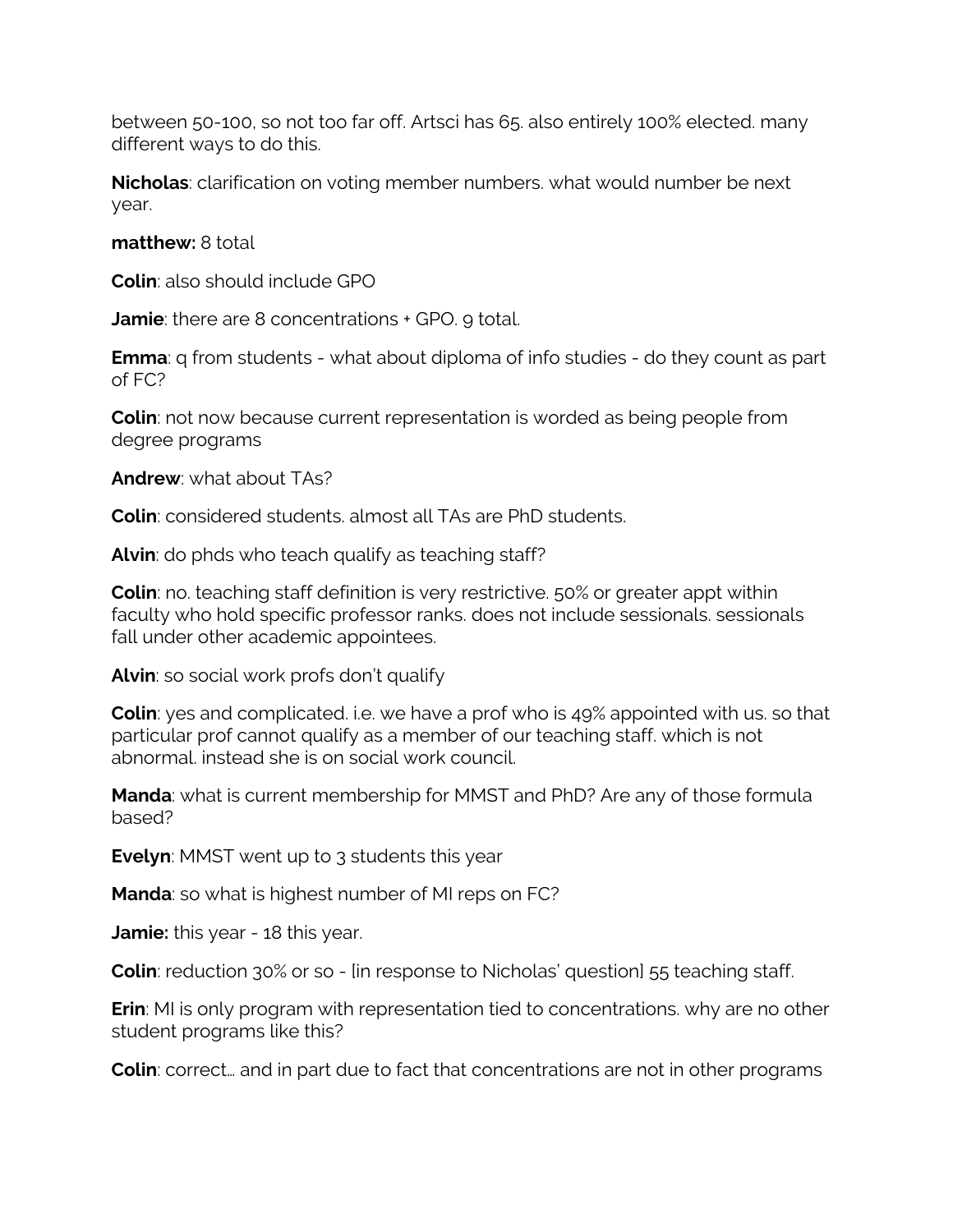**Erin:** thinking in future to make sure all of student body is represented in the future. e,g. what about years where 2 or 3 concentrations have the majority of MI students? what about issues of prop representation?

**Jamie:** having spots tied to number of concentrations and not specific concentrations is in our interest. having that stipulation in there at least lets us maintain at least a bit of proportional representation. would be included to have FC constitution loose so that we can specify in ours

**Erin**: clarification about how MMST works. What about PhDs who have concentrations.

**Colin**: PhD is unique. there are concentrations but they are not the same as MI concentrations because every PhD program is different. course of study is unique. you customize your study based on program, interests, supervisor etc. every program is different. if you read phd requirements that they are very loose. more or less define which methods course you should take. lots of flexibility. so it doesn't function the same way as MI concentrations.

**Alvin**: no other mechanisms to implement to better address proportional representation?

**Colin**: if anyone has ideas then please do suggest them. no other faculty uses formulas. may be an indication that governing council doesn't want us to be using them

**Nicholas**: Point of clar. numbers/percentage of student body voting for elected representatives

**Jamie**: numbers are not good. Would have had a better year this year if we didn't have admin problems that barred people from voting. [did not give number]

**matthew:** and we did actually get people to run for positions this year. last year not the same. last year i volunteered to come into my position

**Nicholas**: should amend our and FC constitution to protect MI representation on the council.

**Emma**: last minute question or thoughts anyone?

**Nicholas:** clarifying scheduling. this would be approved by sept?

**Colin**: yes. hoping to get full next draft of this doc out to wider community before holidays. if at all possible, if we have any formalized response to come back in very early january that would be helpful. because would like january to be time for provostial body to review. first week of january ideal. would help to be able to go to provost with informal draft to ask for advice. then will have at FC at end of Jan FC meeting. by that point wants to have a potential common ground on what we want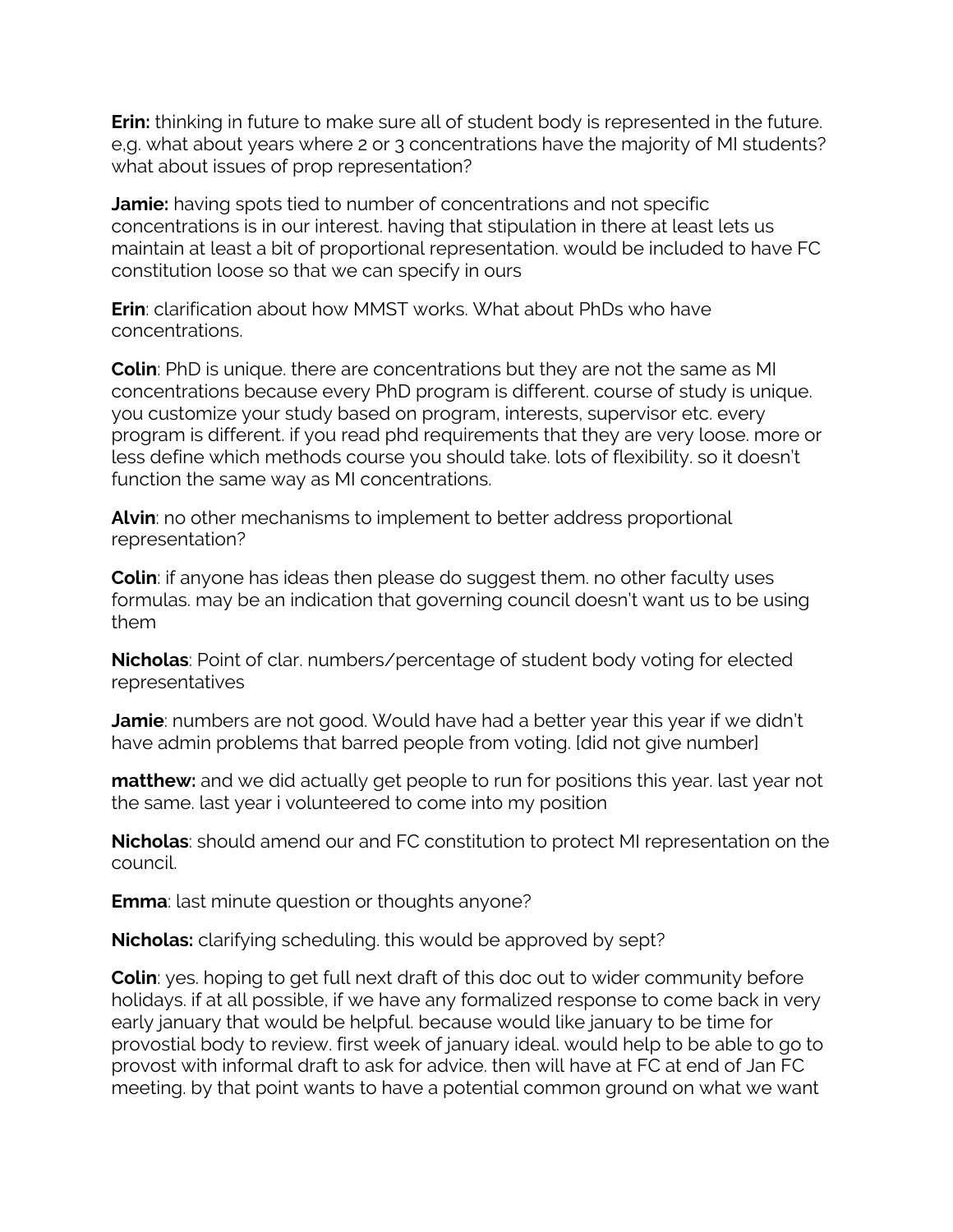this to look like. month of Jan we have for sure to hash thiings out. will present to FOI at this point, then go on public record, will have 2 months to debate more. then end of march can come to a vote.

**Emma**: no further questions thank you colin

**Colin:** my door is always open, please feel free to come forward and let me know thoughts.

**7. Break (10 min.)** 7:10-7:20 pm

# **8. Executive Reports (10 min.)**

### **MOTION**

MOVED: **Jason C.** SECONDED: **Jason B.**

#### **Be it resolved that the following be approved as presented:**

- 1. Report of the Presidents below
- 2. Report of the EVP none
- 3. Report of the VP-Operations none
- 4. Report of the VP-Communications below
- 5. Report of the VP-Finance in drive

### **CARRIED/FAILED**

# **9. Officer & Representative Reports (15 min.)**

### **MOTION**

MOVED: **Matthew** SECONDED: **Manda**

#### **Be it resolved that the following be approved as presented:**

- 1. Report of Social Committee below
- 2. Report of Academic Affairs in drive
- 3. Report of Professional Development none
- 4. Mental Health Working Group none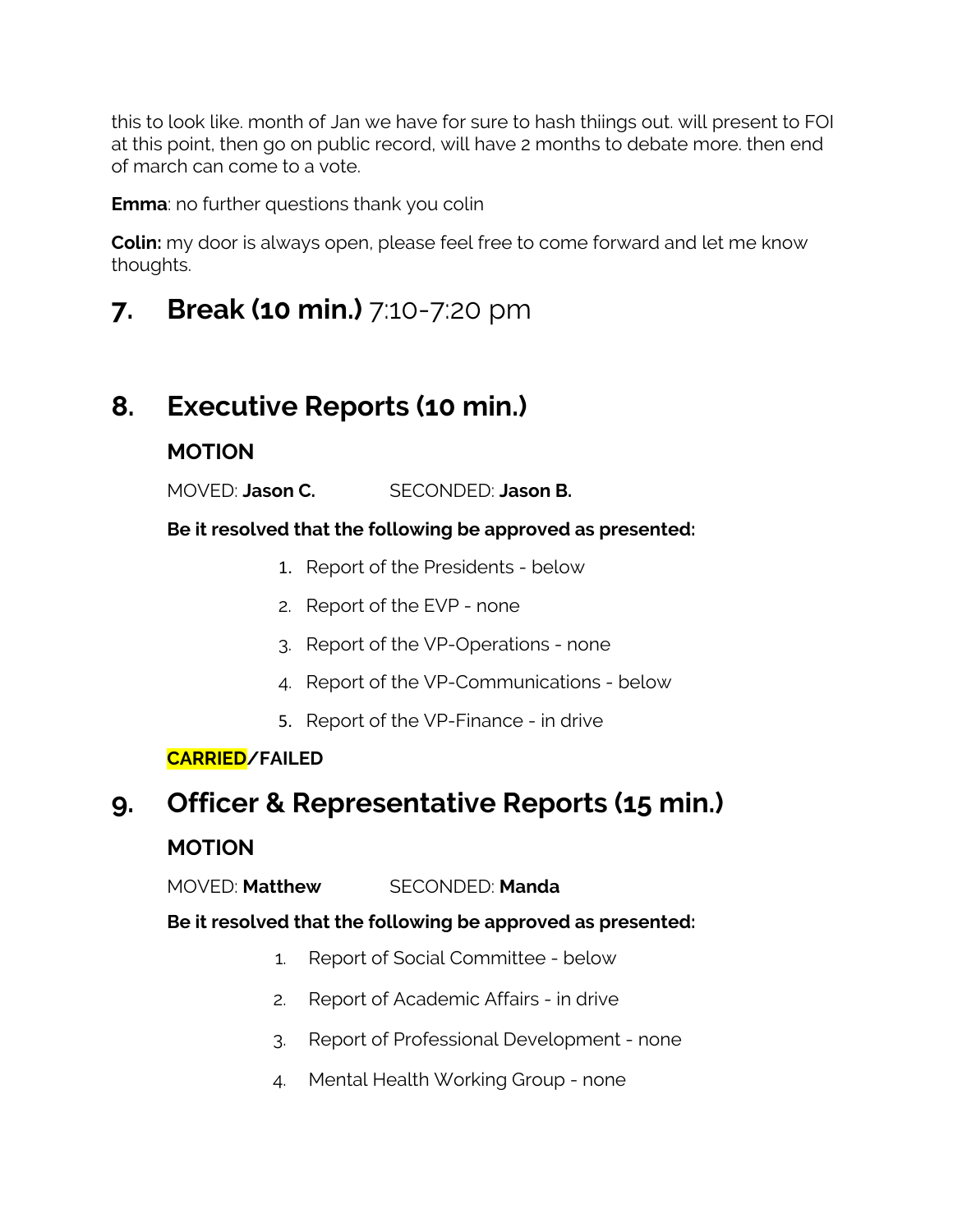- 5. MISC-MUSSA Liaison below
- 6. Graduate Students' Union report will come in January

verbal report: MUSSA

- Student blog
- Dean duff came to last meeting to talk about Inforum
- 2 big social events: xmas party tomorrow night, panel in Feb which was done last year too, with museum professionals. Aligns with MMST 50
- Merchandise sales going well
- Early November field trip went all

#### verbal report: presidents

- Working on merchandise. hoodies in progress. about 20-25\$ off hoodies
- Meeting with steph rose re: survey, very supportive
- Wanting to plan retreat over feb reading week. overnight stay, activities and fun. booking that over winter break probably
- Update on Jude Park brought forward to GSU, unanimously voted in favour of supporting Jude, working with GSU exec and Kelly Lyons to get letter going to Acting Dean of SGS

#### verbal report: VP comms

- Sent out information/invites for signing up for google calendar
- Waiting on a version of our mission statement to have ready for student review

verbal report: social committee

- Potluck took place this past sunday. nice relaxing event. MUSSA pub night something to look into for next term. possibility for january for sure
- Also thinking of doing an outdoorsy winter activity. maybe skating?
- February: helping out with itea for valentine's day event. will probably have cookie decorating, "speed friending" mingling event
- Thinking ahead to formal/semi-formal event in April: thinking of doing it at the Faculty club, but more research needed
	- Emma noted we have ~400 in credit to use toward faculty club
- Size of social committee right now is good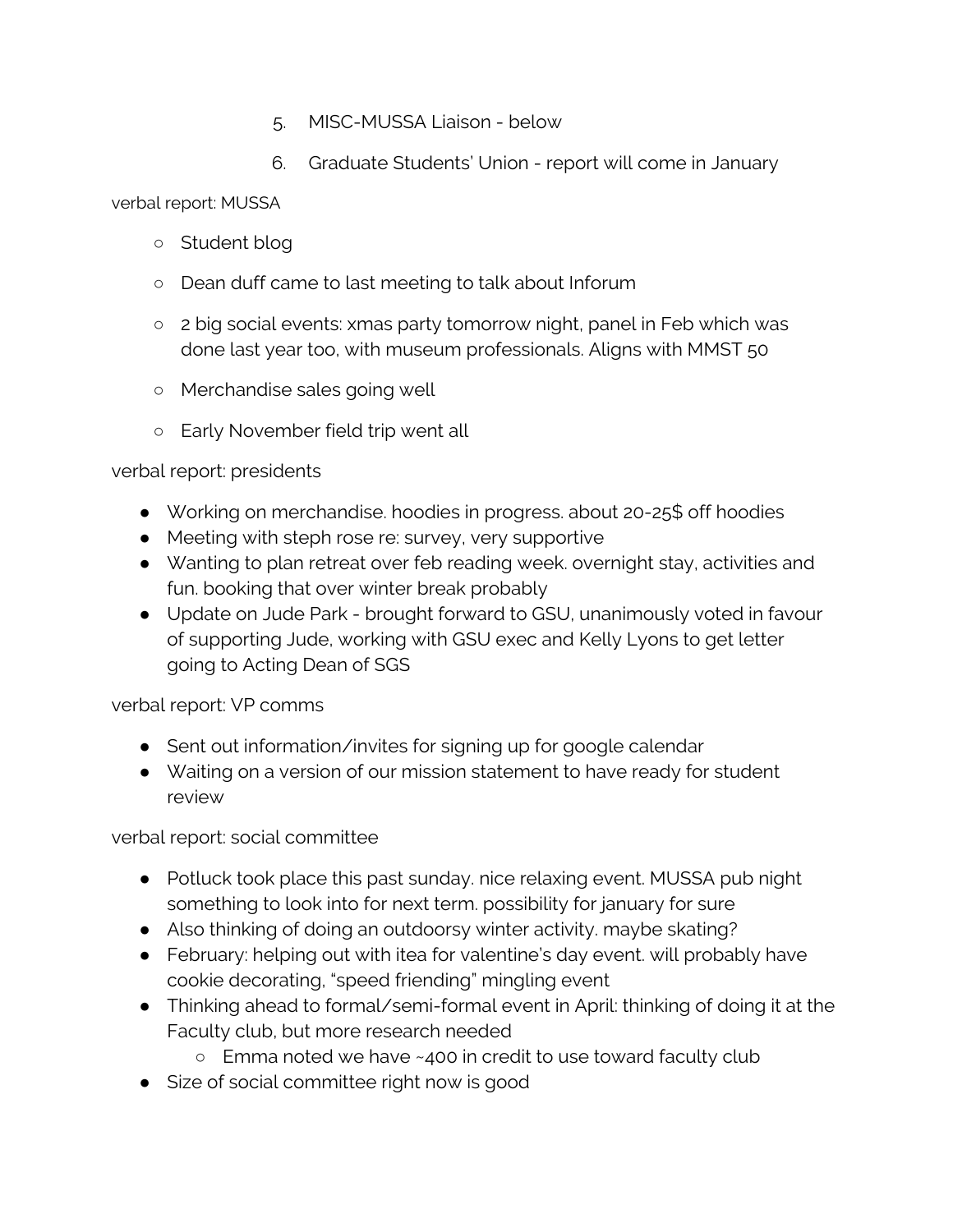verbal report: GSU

- Internal commissioner position vacated. Discussion took place in camera. More detailed summary to come in January. EAL is acting IC in the meantime.
- AGM occurred.

#### **CARRIED/FAILED**

### **10. Inforum Yoga Sponsorship (10 min.)**

#### **MOTION**

MOVED: SECONDED:

**Be it resolved that the MISC General Council approve a financial sponsorship of \$250 for weekly yoga sessions in the Inforum.**

#### **CARRIED/FAILED**

**Tabled - exec meeting to be called for this**

### **11. Mission Statement (25 min.)**

### **12. Other Business and Discussions**

- Headshots upcoming next term
- Jason: asked if we have a part time working group chair. No we don't. they haven't chosen to make it a thing. Chair is currently vacant until PT students choose to.

### **13. Adjournment**

#### **MOTION**

MOVED: SECONDED:

#### **Be it resolved that meeting be adjourned.**

#### **CARRIED/FAILED**

*The meeting is adjourned at::*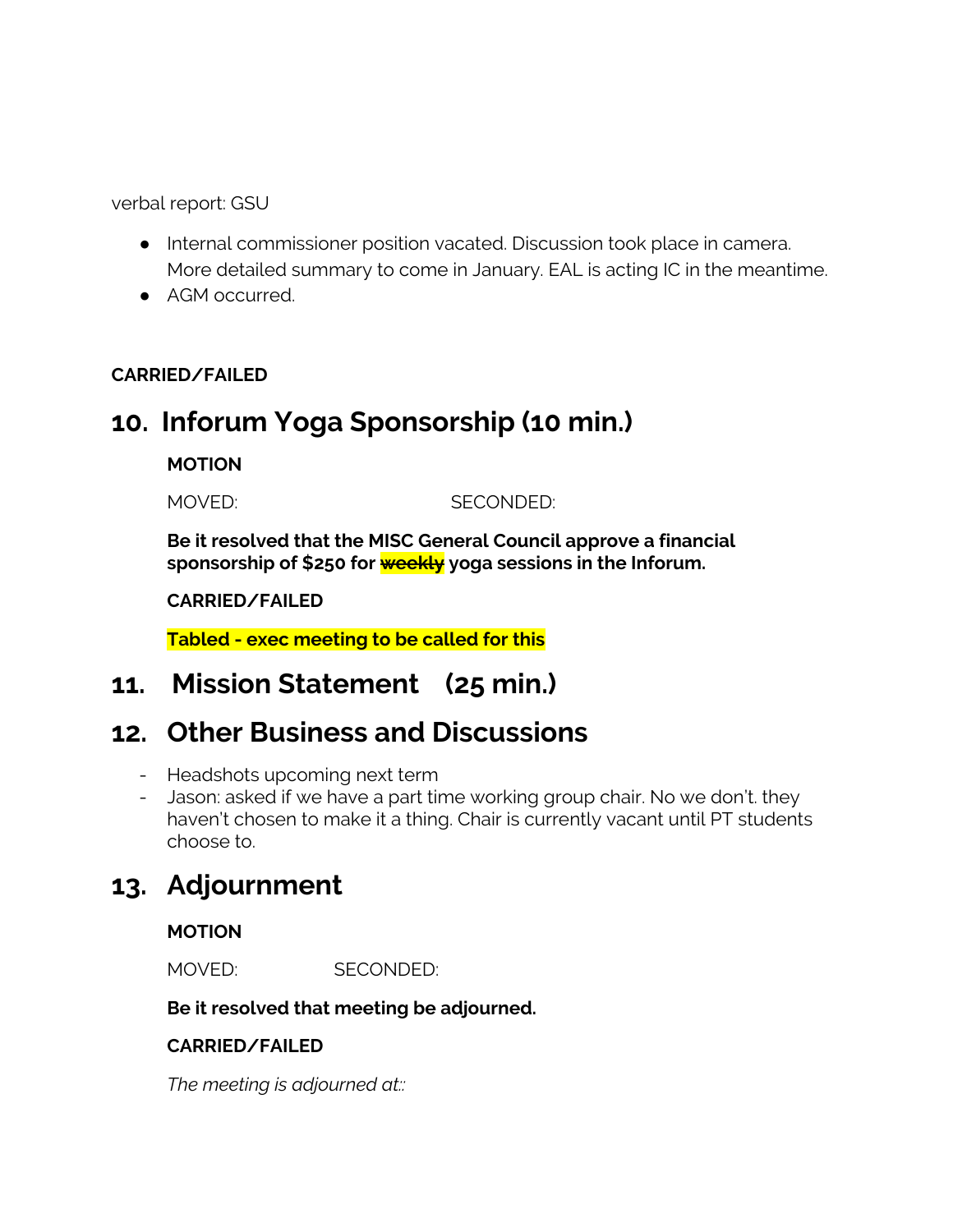Patty left at 8pm. Meeting was adjourned at 8pm (I think?) after reports approved, and yoga discussion ensued after. Not sure if mission statement discussion took place after. Sent this document for someone else to note when meeting officially ended or who moved/seconded but no one noted.